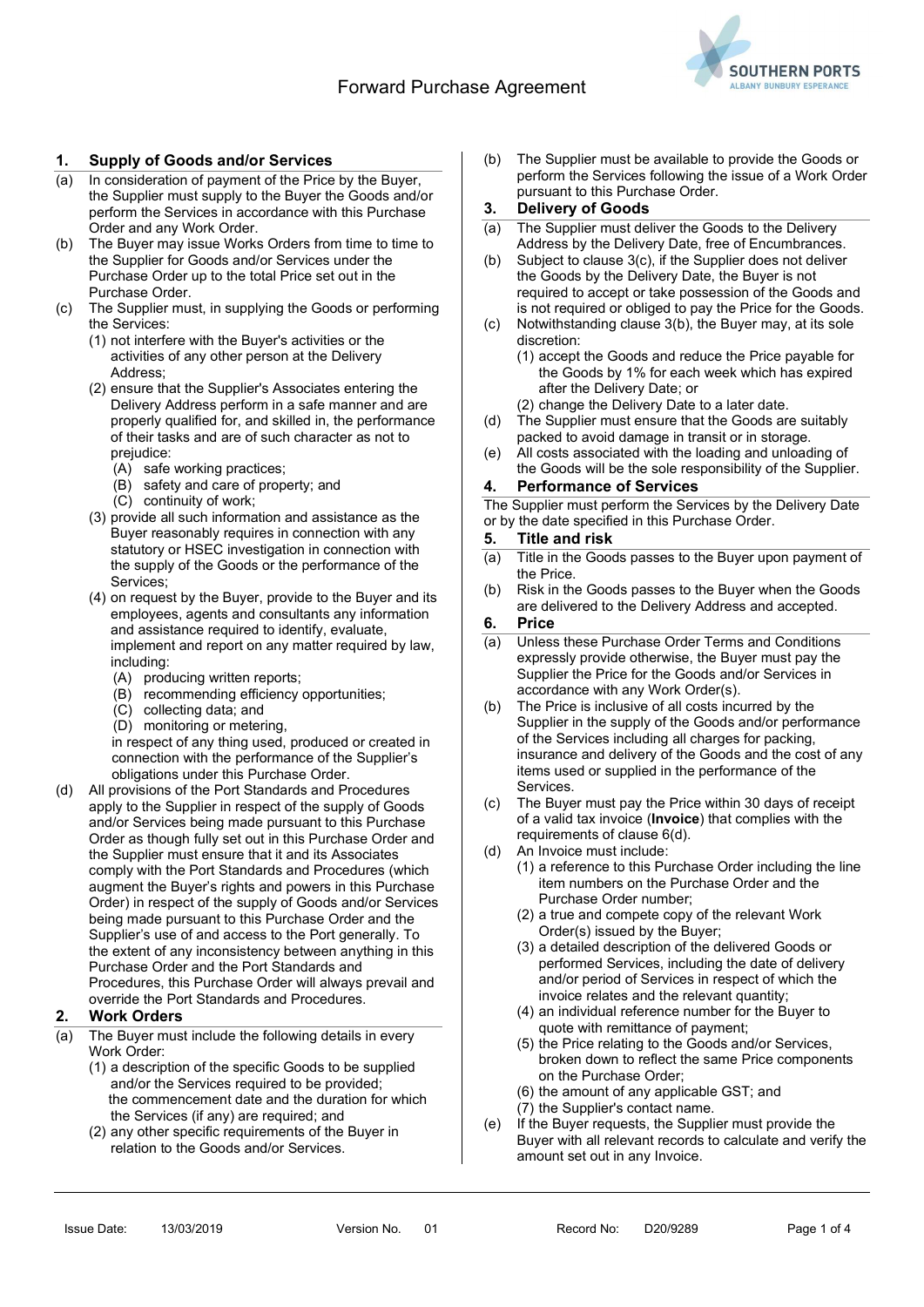# Forward Purchase Agreement



- (f) The Buyer may reduce any payment due to the Supplier under this Purchase Order by any amount which the Supplier must pay the Buyer, including costs, charges, damages and expenses and any debts owed by the Supplier to the Buyer on any account whatsoever. This does not limit the Buyer's right to recover those amounts in other ways.
- (g) Without limiting any other right of remedy, the Buyer may withhold payment of any invoice that it disputes until that dispute is resolved and is not obliged to pay any amount if the Goods or Services (or any part of them) are Defective or if the Buyer has any other claim.

## 7. Intellectual property rights

- (a) Unless specifically stated in the Purchase Order Form or in documents referenced to in the Purchase Order, the title to all intellectual property rights in or in relation to any Purchase Order Materials shall upon creation vest in the Buyer. The Supplier must ensure that the Purchase Order Materials are used, copied, supplied or reproduced only for the purposes of the Purchase Order.
- (b) The Supplier indemnifies the Buyer, its successors, assigns, customers and users of the Purchase Order Materials against any loss, damage, claim, action or expense (including, without limitation, legal expense and Consequential Loss) arising out of or in any way connected with any infringement of any patent, registered design, copyright, trade mark or other intellectual property right connected with the Purchase Order Materials or the use of the Purchase Order Materials.

### 8. Warranties

- The Supplier warrants that:
- (a) the Goods and/or Services match the description referred to in the Purchase Order and satisfy the relevant Australian Standards for quality control;
- (b) the Goods and/or Services comply with all laws, legislation, regulations and codes (including, but not limited to, standards laid down by any standards association or any local supply authority and any standards specifically set out in this Purchase Order);
- (c) if the Supplier gave the Buyer a sample of the Goods or a demonstration of the Services, the Goods and/or Services are of the same nature and quality as the sample or demonstration given;
- (d) the Goods and/or Services are fit for the purpose which the Buyer intends to use them; and
- (e) the Goods are of merchantable quality and, unless otherwise specified in the Purchase Order, are new.

### 9. Warranty period

- (a) If, during the Warranty Period, any of the Goods or Services are found to be Defective, the Buyer may: (1) return the Defective Goods to the Supplier;
	- (2) reject the Defective Services;
	- (3) repair or make good the Defective Goods; or
	- (4) re-perform or make good the Defective Services.
- (b) Without affecting any other right or remedy of the Buyer, the Supplier must:
	- (1) repair or replace the Defective Goods;
	- (2) re-perform or make good the Defective Services; or
	- (3) reimburse the Buyer for any expenses incurred in repairing, re-performing or making good (as the case may be) any Defective Goods or Services, at the Supplier's cost, if requested to do so by the Buyer.

#### 10. Insurances

- (a) At all times, the Supplier must, at its own expense, obtain and maintain in connection with this Purchase Order all appropriate insurances, including:
	- (1) workers' compensation Insurance in an amount no less than \$50,000,000 arising from any one event covering all claims and liabilities under any statute and at common law for the death or injury of any person employed by the Supplier.
	- (2) public liability insurance for a sum of no less than \$50,000,000 for any one occurrence to cover the liability of the Supplier for loss of or damage to and loss of use of any property and personal injury, death or illness to any person (other than liability required under workers' compensation law) arising out of or in connection with the provision of Goods or Services pursuant to this Purchase Order.
	- (3) where the Services require the Supplier to provide a motor vehicle, motor vehicle third party liability insurance in an amount no less than \$30,000,000 for any one occurrence or accident covering legal liability for property loss or damage and bodily injury to or death of persons (other than compulsory third party motor vehicle insurance) caused by motor vehicles used in connection with this Purchase Order;
	- (4) where the Supplier is performing services or providing Supplier designed or constructed goods, professional indemnity insurance in an amount not less than \$10,000,000 for any one claim and \$20,000,000 for all claims in the aggregate during any one 12 month period of insurance.
- (b) A certificate stating the currency of insurance shall be provided to the Buyer with this Purchase Order, upon the renewal of the Supplier's insurance and upon request.

### 11. Indemnity

The Supplier must indemnify, and keep indemnified, the Buyer against any loss, damage, claim, action or expense (including, without limitation, legal expense and Consequential Loss) which the Buyer may suffer as a direct or indirect result of any of the following:

- (a) any act or omission on the part of the Supplier or any of its Associates in the Port;
- (b) a breach of this Purchase Order by the Supplier;
- (c) any warranty given by the Supplier in this Purchase Order being incorrect or misleading in any way;
- (d) the provision of the Goods and/or the Services or any activity directly or indirectly associated with the provision of the Goods and/or the Services, or both; and
- (e) any negligent act or failure to act by the Supplier or any of the Supplier's employees, agents, officers or contractors.

If an indemnity payment is made by the Supplier, the Supplier must also pay the Buyer an additional amount equal to any tax which is payable in respect of that indemnity payment.

# 12. Confidentiality

## The Supplier must:

- (a) treat as confidential and keep confidential, all Confidential Information; and
- (b) not disclose Confidential Information other than: (i) to the extent required by law; (ii) by the rules of any stock exchange; or (iii) Confidential Information that is already in the public domain.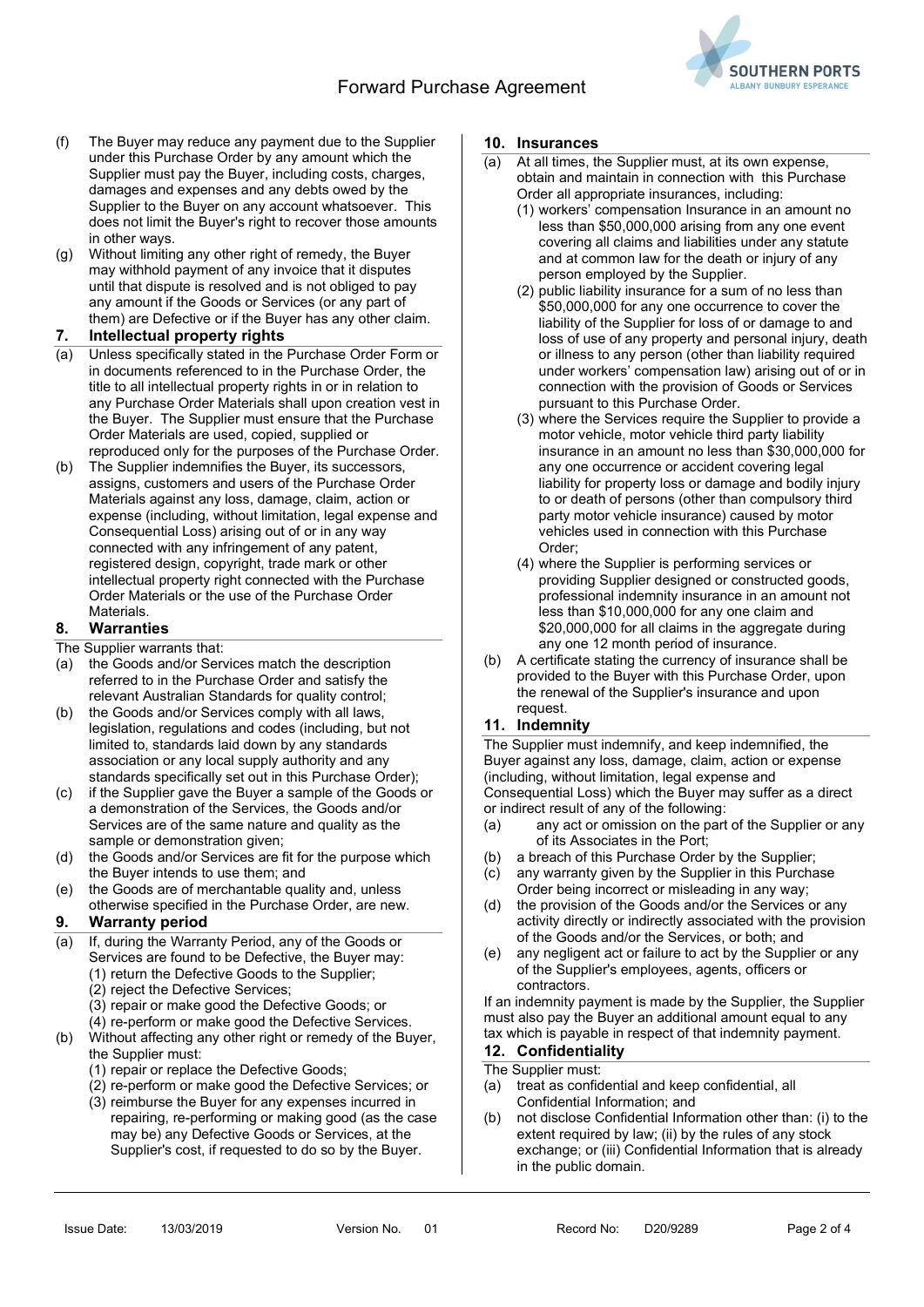

# 13. GST

- (a) All prices or other consideration referred to in this Purchase Order are inclusive of GST.
- (b) The Buyer is not required to pay the GST component of the Price or other consideration until it has received a tax invoice from the Supplier in respect of the taxable supply.
- (c) If an adjustment event occurs, the Supplier must issue an adjustment note and a payment must be made as between the parties to reflect the adjusted amount of the GST on the taxable supply.
- (d) Italicised expressions used in this clause have the meaning given to them in the A New Tax System (Goods and Services Tax) Act 1999 (Cth).

### 14. Termination or suspension

- (a) The Buyer may terminate this Purchase Order in whole or in part at any time without cause by giving written notice to the Supplier, following which the Supplier must:
	- (1) cease the manufacture and/or supply of the Goods and all other work related to the supply of the Goods or the performance of the Services (as applicable), which have been terminated;
	- (2) not place any further orders or make any further commitment in relation to that part of the Goods and/or Services that have been terminated; and
	- (3) take all action in relation to the termination that the Buyer may require.
- (b) On termination, subject to any rights the Buyer may have of set off or deduction, the Buyer's only obligation is to pay the Supplier for Goods which have been delivered, and/or for Services which have been provided in accordance with this Purchase Order prior to the date of termination of the supply of such Goods and/or Services. Without limitation, the Buyer will not be liable for any direct, consequential, indirect, special or punitive damages that the Supplier or any third party may suffer.
- (c) The Buyer may suspend all or part of the supply of the Goods and/or the Services at any time for any period of time by giving written notice to the Supplier. The Supplier must comply with the notice and recommence supply when notified by the Buyer. The Supplier is not entitled to any additional payment as a result of such suspension.

# 15. Dispute Resolution

- (a) Any dispute which arises between the Buyer and the Supplier arising out of or in connection with this Purchase Order must be dealt with in accordance with this clause 15.
- (b) Either party may refer a dispute to the other party for resolution, by serving a notice in writing upon the person named in the Purchase Order as the party's representative on behalf of the other party. The notice must specify particulars of the dispute.
- (c) If the parties are unable to resolve the dispute referred to in clause 15(b) within 30 business days from the receipt by one party of a notice from the other party, the dispute may be referred to mediation by either party.

### 16. PPSA

If the Buyer determines that this Purchase Order creates a security interest in favour of the Buyer for the purposes of the PPSA, the Supplier agrees to do anything (including obtaining consents, signing and producing documents, getting documents completed and signed and supplying information)

which the Buyer asks and considers necessary for the purposes of:

- (a) ensuring that the security interest is enforceable, perfected and otherwise effective;
- (b) enabling the Buyer to apply for any registration, complete any financing statement or give any notification, in connection with the security interest so that the Buyer has the priority required by it; or
- (c) enabling the Buyer to exercise rights in connection with the security interest.

# 17. Assignment

None of the Suppliers rights, interests, benefits or obligations in this Purchase Order are capable of being assigned or otherwise transferred to an assignee without the prior written consent of the Buyer (which may be given, withheld or given subject to any conditions it sees fit in its absolute discretion).

### 18. Special Provisions

All (if any) of the Special Provisions set out in or annexed to the Purchase Order must be deemed to be incorporated in this Purchase Order. To the extent that any Special Provisions are inconsistent with any provision in these Purchase Order Terms and Conditions, the Special Provisions must prevail to the extent of the inconsistency.

#### 19. General

- (a) This Purchase Order contains the entire understanding between the parties as to the subject matter of this Purchase Order and:
	- (1) all previous negotiations, understandings, representations, warranties, documents or commitments concerning the subject matter of this Purchase Order are merged in and superseded by this Purchase Order and are of no further effect;
	- (2) no party is liable to any other party in respect of those matters; and
	- (3) any terms and conditions of the Supplier (whether or not provided to the Buyer) do not apply to this Purchase Order.
- (b) No alteration can be made to this Purchase Order without the written authorisation of the Buyer.
- (c) Clauses of this Purchase Order which deal with warranties, indemnities and consequences of termination survive the termination or expiry of this Purchase Order and may be enforced at any time by the Buyer.
- (d) All of the provisions in Part 1F of the Civil Liability Act 2002 (WA) are expressly excluded and do not apply to anything arising out of this Purchase Order.
- (e) The laws of the State of Western Australia apply to this Purchase Order and the courts of the State of Western Australia will determine any dispute in relation to this Purchase Order.

# 20. Interpretation

In these Purchase Order Terms and Conditions:

- (a) headings are for convenience only and do not affect interpretation;
- (b) person includes an individual, the estate of an individual, a corporation, an Authority, an association or a joint venture (whether incorporated or unincorporated), a partnership and a trust;
- (c) a reference to a party includes that party's executors, administrators, successors and permitted assigns, including persons taking by way of novation and, in